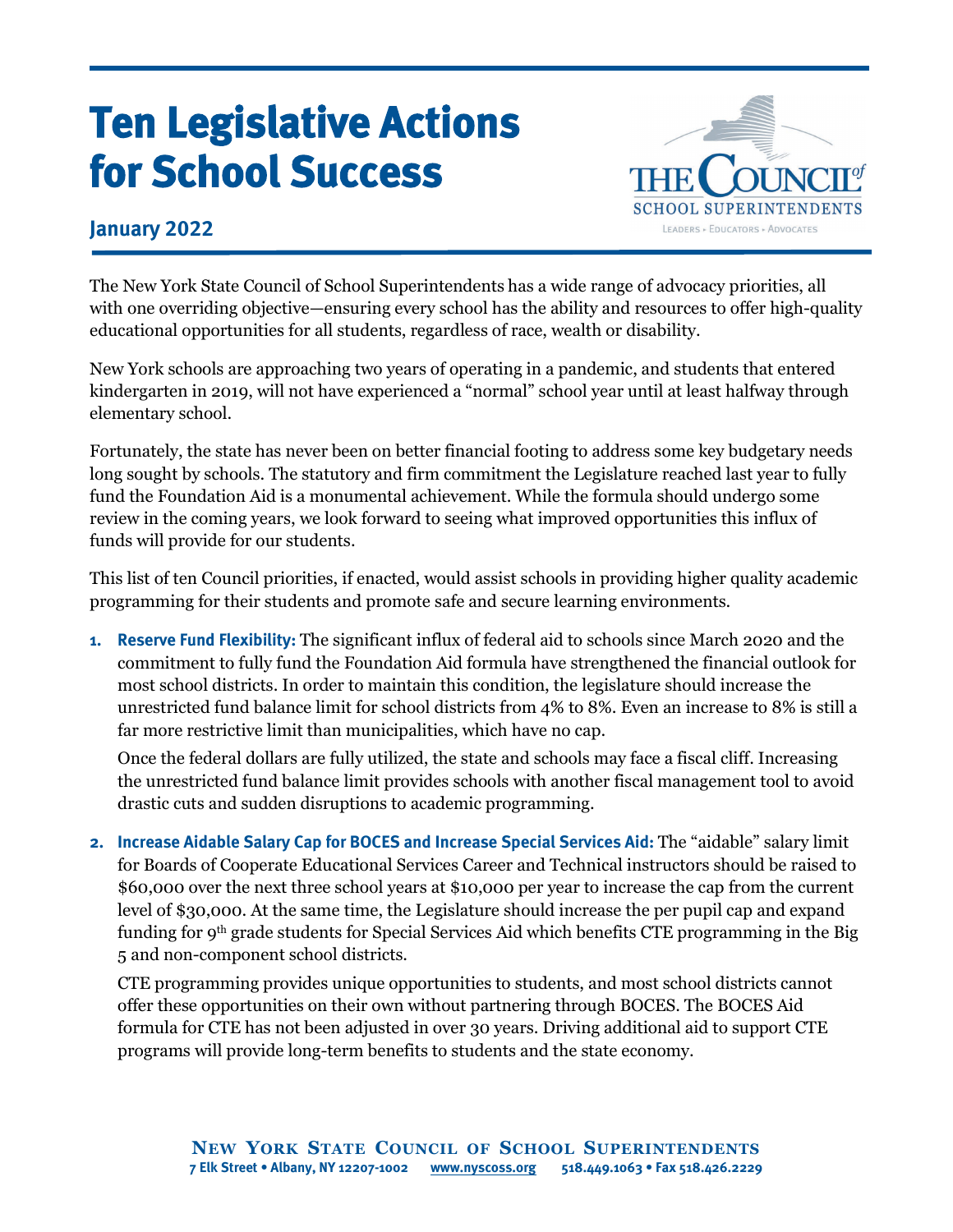

- **3. Capital Outlay Authority:** School districts are currently authorized to spend \$100,000 on capital projects and receive Building aid on this spending the following year. This program would have more broad based use and benefits with a few key changes.
	- **a. Increase the limit to a minimum of \$250,000 adjusted by the Building Aid Regional Cost Factor up to a maximum of \$500,000.** Authorizing a greater outlay limit will reduce the total funding needed for larger bond projects in future years thereby savings funds over the long term.
	- **b. Authorize use of capital outlays for multiple buildings in a year.** Schools are presently limited to using the outlays funds on one building. This causes significant constraints since some projects require work in multiple buildings, such as security system overhauls.
	- **c. Authorize multi-year project approval.** Schools should be able to request project approval for multiple capital outlay projects for up to five years. Schools spent approximately 15% to 20% of the capital outlay limit on fees and other expenses. Allowing multi-year approval would reduce waste and increase the impact of these dollars.
- **4. Retiree Earning Limit:** Presently, a retiree receiving a pension from the state cannot earn more than \$35,000 in a calendar year without a pension reduction unless the retiree receives a waiver. Since shortage areas vary year-to-year, the Commissioner of Education should be authorized to make an annual determination for certain positions and certification areas where the earning limit should be waived. This would allow a targeted approach to shortage areas without concerns that come with an across the board increase in the earnings limitation.
- **5. Repeal State School Funding Transparency Reporting Requirement:** In 2018, at Governor Cuomo's urging, the Legislature enacted a requirement to report certain very specific funding information on a school-by-school basis. This requirement was implemented for all districts regardless of size.

This state requirement is largely duplicative of a requirement prescribed by the federal Every Student Succeeds Act. To reduce pointless demands on school districts for information that does not add to greater public understanding of school management, the state transparency reporting requirement should be repealed.

**6. Small City Debt Limit:** Small City School Districts continue to be treated differently than other schools in that they have a constitutional debt limit. One proposal to address this would be to allow Industrial Development Agencies to finance certain capital construction projects for these schools. The Legislature should immediately pass this legislation.

As a contingency plan, the Legislature should simultaneously begin passage of a constitutional amendment such that the amendment could be before the voters in November 2023, in the event the legislative solution is not as successful as we hope.

- **7. Charter School Financial Impact:** Whatever New York State seeks to gain through charter schools must not come at the expense of traditional district schools which continue to educate over 80% of all children.
	- **a.** District approval should be required for any new or expanded charter school if charter school students comprise 5% or more of district enrollment.